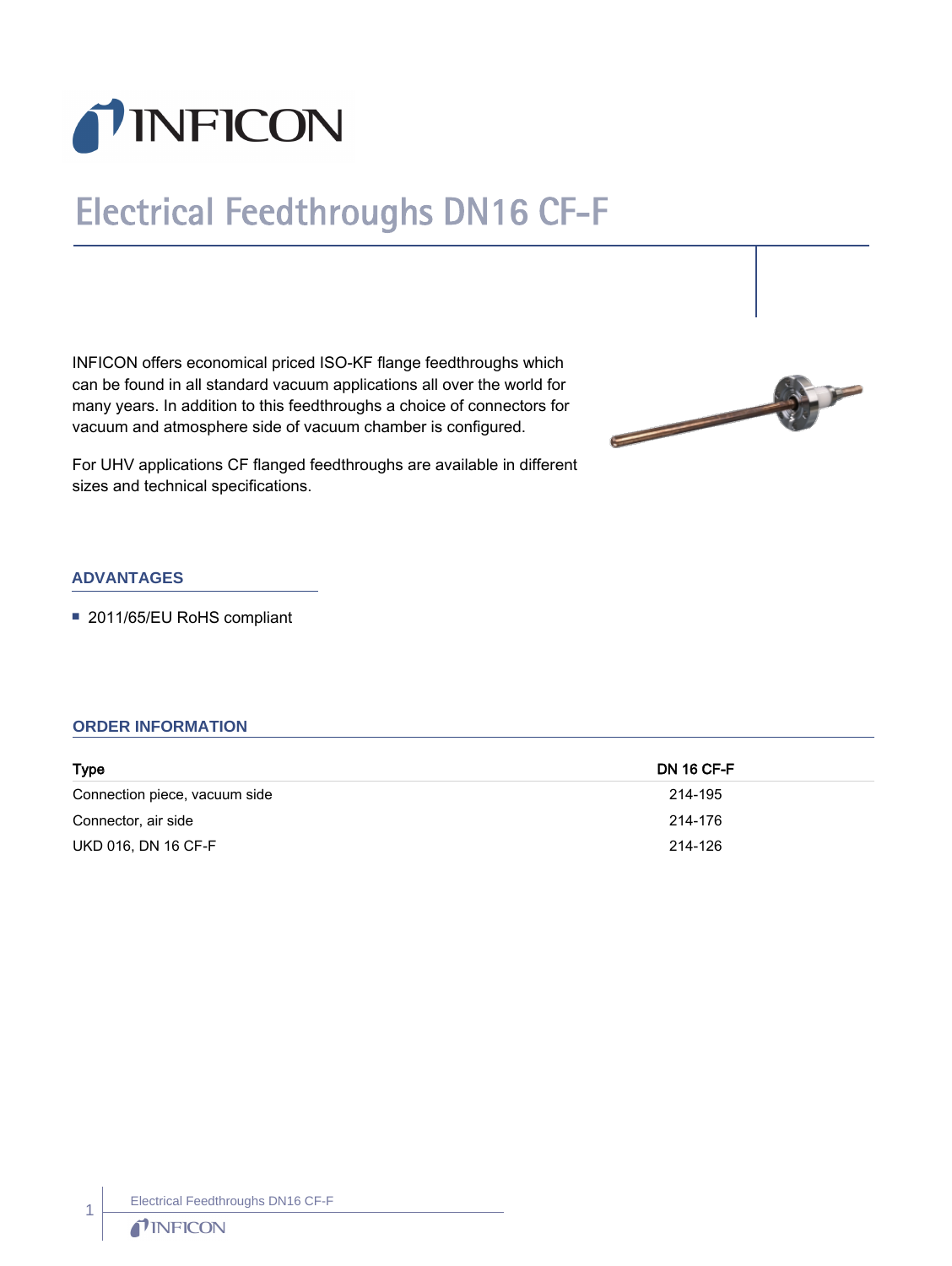## **SPECIFICATIONS**

| <b>Type</b>                                   |                   | <b>DN 16 CF-F</b>                 |
|-----------------------------------------------|-------------------|-----------------------------------|
| Vacuum connection                             |                   | <b>DN 16 CF-F</b>                 |
| Number of feedthroughs                        |                   | 1                                 |
| Voltage per pole                              | kV                | $\overline{4}$                    |
| Current per pole                              | A                 | 150                               |
| Bakeout temperature                           | $^{\circ}C$       | 400                               |
| Tightness                                     | mbar•L/s          | $5 \times 10^{-11}$               |
| Pressure (absolute)                           |                   | 1 x 10 <sup>-10</sup> mbar  2 bar |
| Flange                                        |                   | stainless steel 304L / 1.4306     |
| Conductor                                     |                   | OF-copper 2.0040                  |
| Insulator                                     |                   | aluminum oxide ceramic Al2O3      |
| Weight                                        | kg                | 0.15                              |
| Connection                                    |                   |                                   |
| vacuum side: Pieces                           |                   | $\overline{2}$                    |
| vacuum side: Material                         |                   | stainless steel 304/1.4301        |
| Connection                                    |                   |                                   |
| vacuum side: Current max.                     | A                 | 100                               |
| Connection                                    |                   |                                   |
| vacuum side: Bakeout<br>temperature           | $^{\circ}C$       | 400                               |
| Connector                                     |                   |                                   |
| atmospheric side: Pieces                      |                   | $\overline{2}$                    |
| atmospheric side: Contact                     |                   | silver-plated brass               |
| Connector                                     |                   |                                   |
| atmospheric side: Current<br>max.             | Α                 | 100                               |
| Connector                                     |                   |                                   |
| atmospheric side: Insulated,<br>for use up to | $V$ (ac)          | not insulated                     |
| Connector                                     |                   |                                   |
| atmospheric side: Insulated,<br>for use up to | $V$ (dc)          | not insulated                     |
| Connector                                     |                   |                                   |
| atmospheric side: Bakeout<br>temperature      | $^{\circ}{\rm C}$ | 150                               |